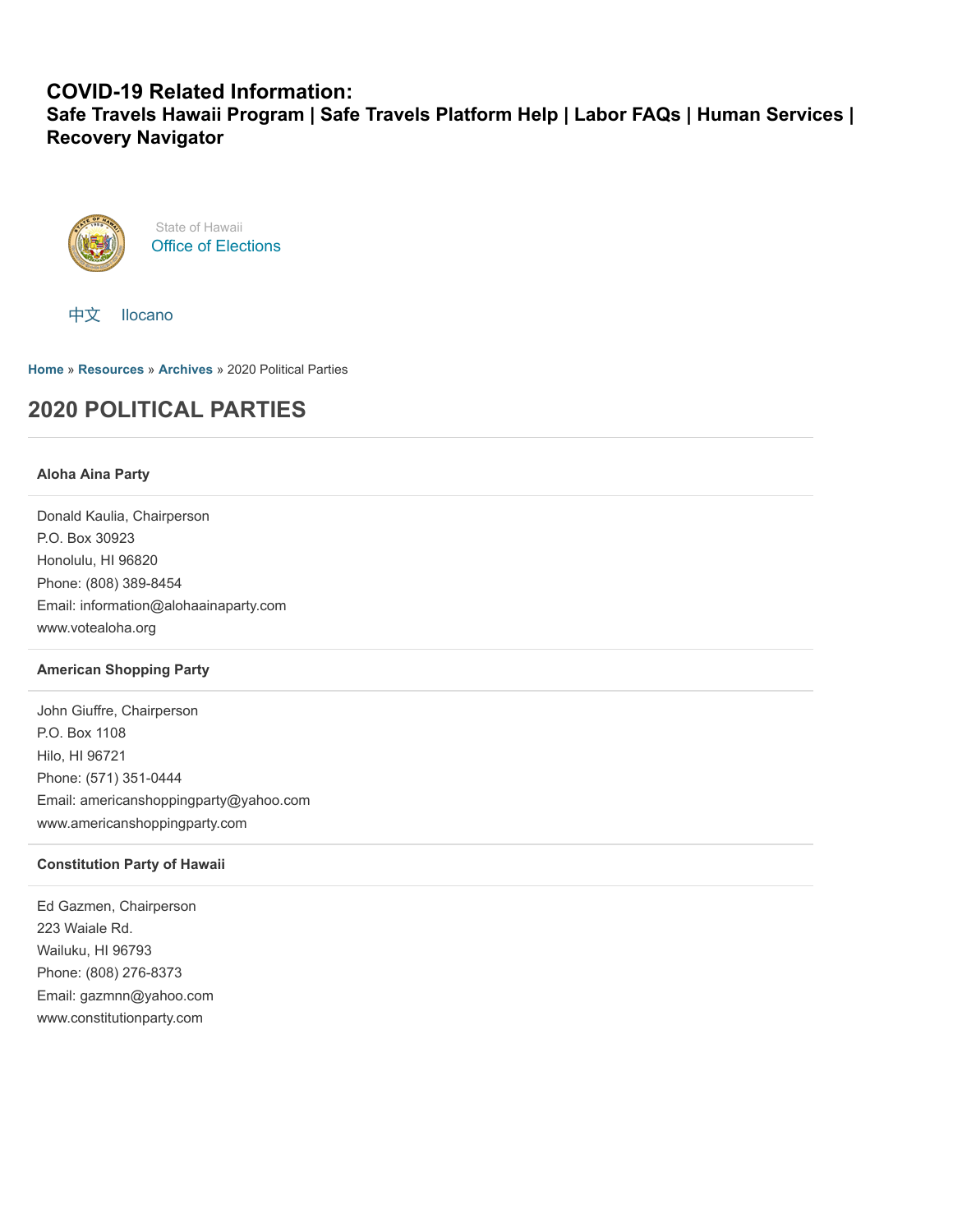#### **Democratic Party of Hawaii**

Tyler Dos Santos-Tam, Chairperson 627 South St., Ste. 105 Honolulu, HI 96813 Phone: (808) 596-2980 Email: info@hawaiidemocrats.org www.hawaiidemocrats.org

#### **Green Party of Hawaii**

Budd Dickinson, Co-Chairperson Sylvia Litchfield, Co-Chairperson P.O. Box 4052 Kailua-Kona, HI 96745 Phone: (860) 484-3114 Email: gpofhawaii@gmail.com www.greenpartyofhawaii.org

#### **Libertarian Party of Hawaii**

Tracy Ryan, Chairperson 1658 Liholiho St., #205 Honolulu, HI 96822 Phone: (808) 537-3078 Email: info@libertarianpartyofhawaii.org www.libertarianpartyofhawaii.com

#### **Hawaii Republican Party**

Shirlene Ostrov, Chairperson 725 Kapiolani Blvd., Ste. C105 Honolulu, HI 96813 Phone: (808) 593-8180 Email: info@gophawaii.com www.gophawaii.com

The deadline to qualify a political party for the 2020 Elections was Thursday, February 20, 2020, 4:30 pm.